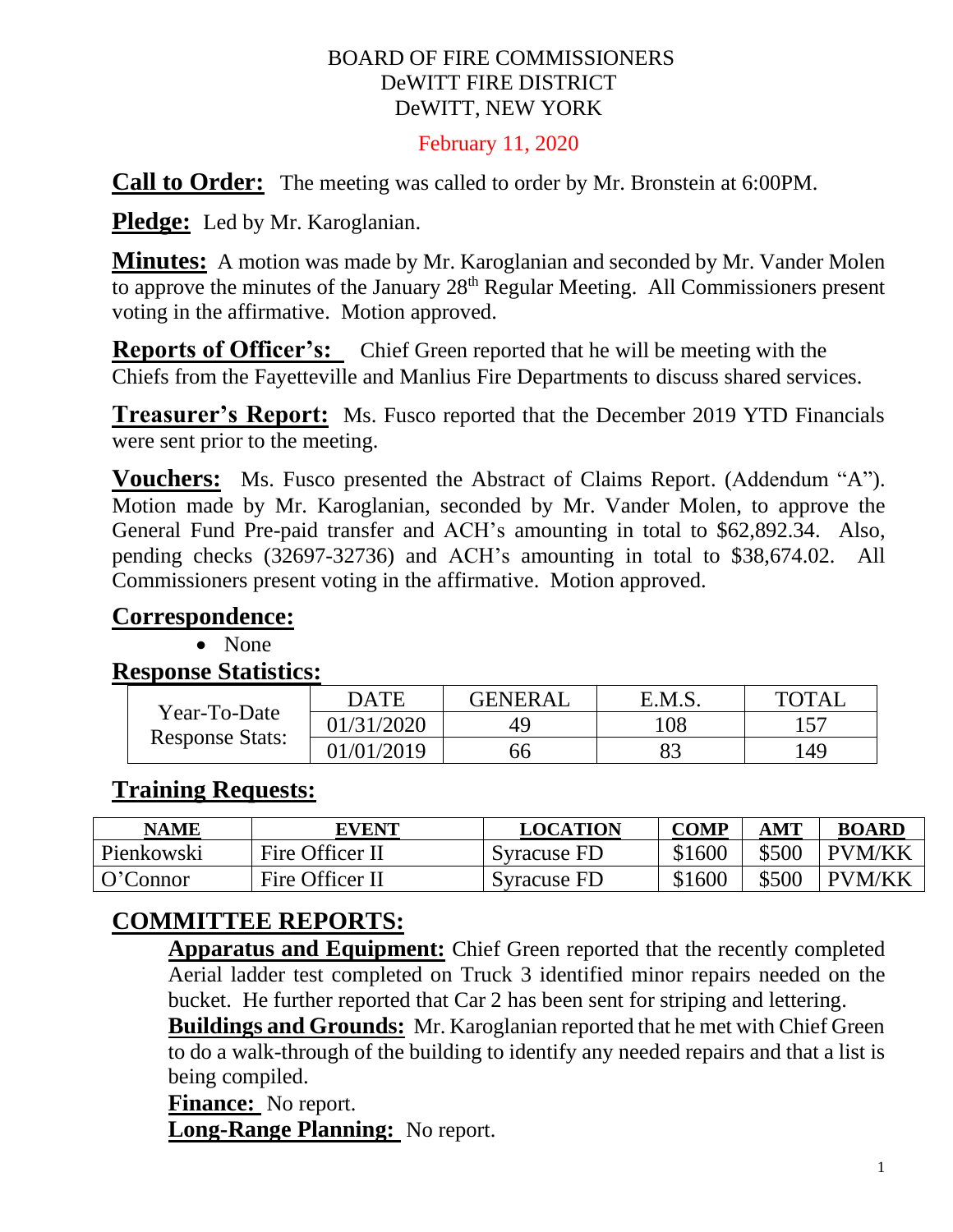**Personnel/Staffing**: Mr. Vander Molen reported that interviews are scheduled for 2/21/2020 for Part-time Firefighter positions. **Legal:** No report.

# **OLD BUSINESS:**

### **Sale of Engine 1:**

Chief Green reported that a representative for a South American fire department visited on February 1, to video conference with his department personnel. They observed the operation of the unit and are considering purchasing it. They have their own meeting schedule and approval process that they will be going through.

# **SCBA Fill Station:**

Chief Green presented a proposal from Jerome Fire Equipment to purchase a Bauer 6000 psi compressor with wall mounted electric auto cascade for a total of \$56,458.50 including delivery, installation and training. Funds to purchase will come from the recently awarded Assistance to Firefighters Grant of \$24,952 with the balance paid from the Equipment Reserve. A motion was made by Mr. Vander Molen and seconded by Mr. Karoglanian to authorize the purchase. All Commissioners present voting affirmative. Motion approved

# **NEW BUSINESS:**

#### **Truck 3 Tires:**

Chief Green presented a proposal from Big 4 Tires to replace all tires on Truck 3 for a total of \$5,665.58 on state bid. A motion was made by Mr. Karoglanian, seconded by Mr. Vander Molen to authorize the purchase. All Commissioners present voted in the affirmative. Motion approved.

### **Target Solutions Renewal:**

Chief Green presented the renewal invoice for Target Solutions, our online training platform, in the amount of \$2,045.03. A motion made by Mr. Vander Molen, seconded by Mr. Karoglanian to authorize the renewal. All Commissioners present voted in the affirmative. Motion approved.

# **Junk PPE:**

Chief Green presented a list of PPE that is beyond its useful and serviceable life ranging in manufactured dates from 2003 through 2007. A motion was made by Mr. Karoglanian, seconded by Mr. Vander Molen to declare these items junk and authorize their disposal. All Commissioners present voting affirmative. Motion approved.

### **Adjournment:**

There being no further business, the motion to adjourn was made by Mr. Vander Molen and seconded by Mr. Karoglanian. All Commissioners present voted in the affirmative. Meeting adjourned at 6:23PM.